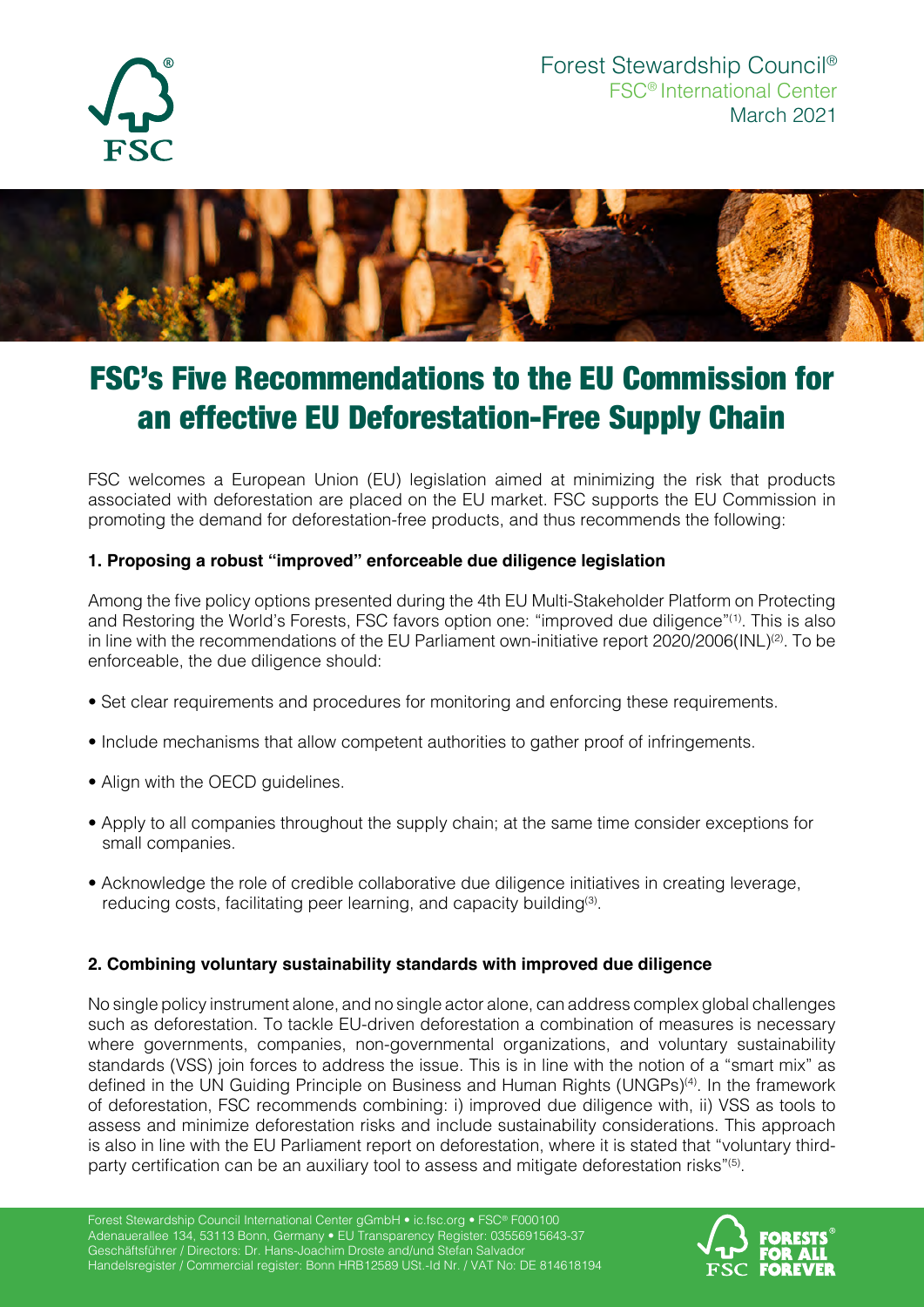#### **3. Using private voluntary sustainability standards as complementing measures for deforestation-free criteria implementable on the ground**

Robust VSS meeting strict requirements have been effective in decreasing deforestation significantly within certified management units<sup>(6)</sup>. For instance, FSC does not allow deforestation in its certified forests. It has several strict requirements in place that ensure certified-forest managers maintain their forest cover, and maintain or enhance their forest's structure, function, biodiversity and productivity  $(7)$ . Hence, FSC recommends the EU Commission to use robust VSS as a proxy to demonstrate compliance on the ground with deforestation-free criteria.

### **4. Setting strict requirements for voluntary sustainability standards**

VSS are only one of the tools to combat deforestation and must be accompanied by broader multisectorial measures to work. To be fully effective, VSS need to have robust deforestation criteria and indicators covering both environmental and social requirements. On this, ISEAL is the global membership organization for ambitious and transparent sustainability systems. ISEAL's Credibility Principles highlight the fundamental qualities which make standards robust and likely to achieve positive environmental and social impacts<sup>(8)</sup>. FSC thus encourages the EU Commission to set strict sustainability criteria as the basis to use schemes for promoting the consumption of products from deforestation-free supply chains in the EU. Strong requirements for VSS can include<sup>(9)</sup>:

- Environmental requirements
	- · Explicit mention of high conservation values (HCVs)
	- · Preservation of peatlands
	- · Fight against conversion of natural ecosystems
	- · Respect of the legal status of land
- Social requirements
	- · Protection of Indigenous Peoples' rights
	- · Complying with local labour laws and the regulations and standards of the International Labour Organization (ILO)
- Credibility requirements and assurances
	- · Multi-stakeholder platform with representation of civil society
	- · Third party auditing
	- · Dispute resolution systems

## **5. Including deforestation-free criteria in EU mandatory Green Public Procurement**

Article 11 TFEU explicitly requires *"environmental protection requirements to be integrated into*  the definition and implementation of the Union policies and activities, in particular with a view to *promoting sustainable development"*. Green public procurement (GPP) allows public authorities to achieve environmental targets. With this approach, public procurement can be instrumental in addressing environmental problems such as deforestation, for instance by making mandatory the purchasing of wood and wood products from legally harvested and sustainably managed forests. VSS can be used by the EU Commission as a proxy to demonstrate compliance with mandatory GPP criteria<sup>(10)</sup>.